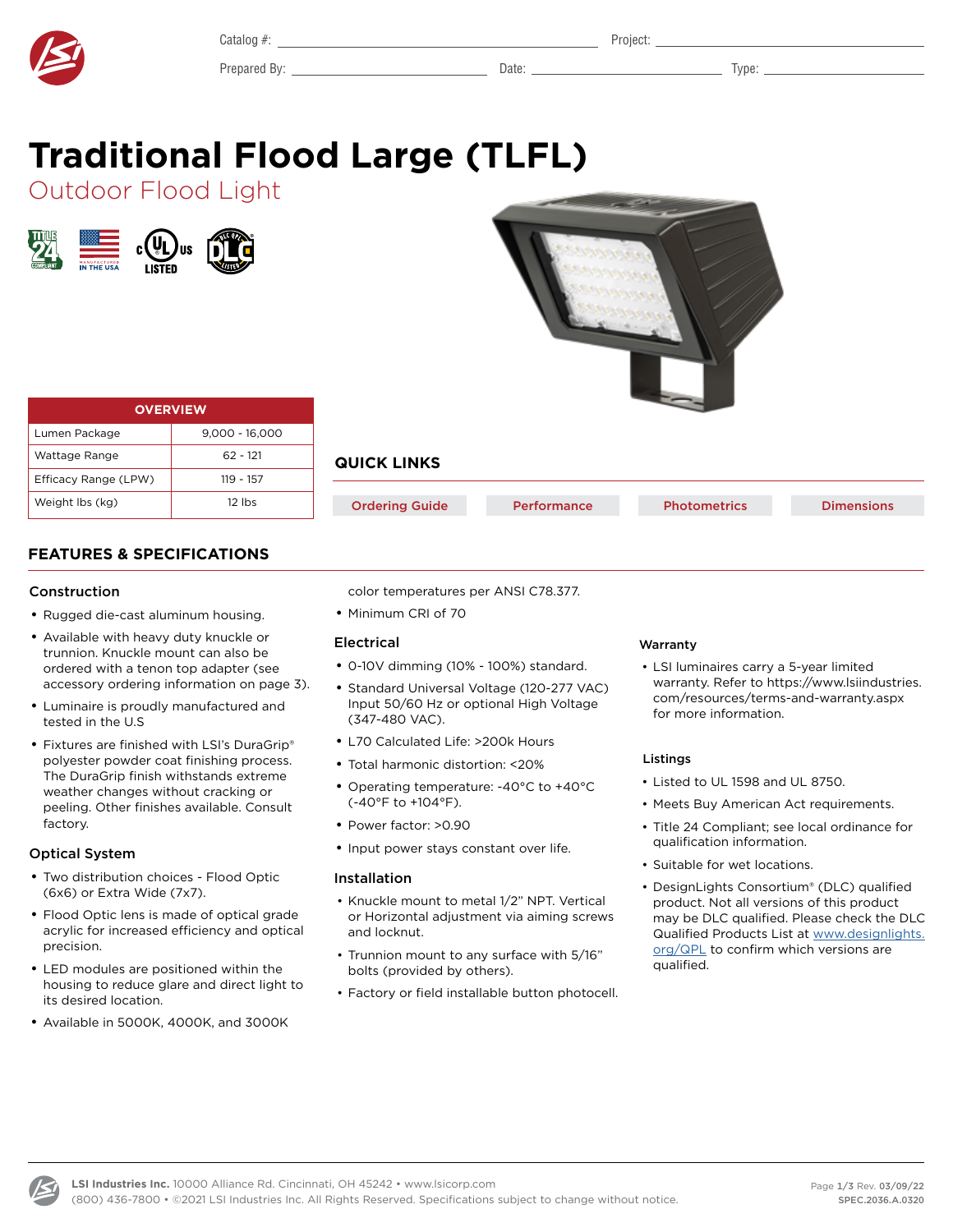

## **Traditional Flood Large**

Type:

#### <span id="page-1-0"></span>**ORDERING GUIDE** [Back to Quick Links](#page-0-0)

| <b>TYPICAL ORDER EXAMPLE:</b>                    |                                                                                      | TLFL 16L F                                      | DIM<br><b>UNV</b><br>40                                                                      | BZA<br>KN                             | <b>PCI120</b>                                         |                       |                                                                                   |                                             |                                                                                      |
|--------------------------------------------------|--------------------------------------------------------------------------------------|-------------------------------------------------|----------------------------------------------------------------------------------------------|---------------------------------------|-------------------------------------------------------|-----------------------|-----------------------------------------------------------------------------------|---------------------------------------------|--------------------------------------------------------------------------------------|
| Prefix                                           | Lumen<br>Package                                                                     | <b>Distribution</b>                             | Voltage                                                                                      | Dimmina                               | Color<br><b>Temperature</b>                           | Color<br>Renderina    | <b>Finishes</b>                                                                   | Mountina                                    | <b>Options/Controls</b>                                                              |
| <b>TLFL - Large</b><br><b>LED Flood</b><br>Light | <b>9L</b> - 9.000 Lumens<br><b>12L</b> - 12,000 Lumens<br><b>16L</b> - 16,000 Lumens | F - Flood Optic (6x6)<br>$W$ - Extra Wide (7x7) | <b>UNV</b> - Universal Voltage<br>$(120-277V)$<br><b>HV</b> - High Voltage<br>$(347 - 480V)$ | <b>DIM</b> - Dim to<br>10% (0 to 10V) | 30 - 3,000K CCT<br>40 - 4,000K CCT<br>50 - 5.000K CCT | <b>Blank</b> - 70 CRI | <b>BZA</b> - Bronze<br><b>BLK</b> - Black*<br><b>WHT</b> - White*<br>SV - Silver* | <b>KN</b> - Knuckle<br><b>TR</b> - Trunnion | <b>PCI120</b> - 120V Photocontrol<br><b>PCI208-277 - 208V - 277V</b><br>Photocontrol |

\* Additional lead time

#### **PERFORMANCE** [Back to Quick Links](#page-0-0)

| DELIVERED LUMENS* |              |         |                         |          |                         |          |                         |          |         |
|-------------------|--------------|---------|-------------------------|----------|-------------------------|----------|-------------------------|----------|---------|
| Lumens            | Distribution | CRI     | 3000K CCT               |          | 4000K CCT               |          | 5000K CCT               |          | Wattage |
|                   |              |         | <b>Delivered Lumens</b> | Efficacy | <b>Delivered Lumens</b> | Efficacy | <b>Delivered Lumens</b> | Efficacy |         |
| 9L                |              | 70      | 8.654                   | 140      | 9,047                   | 146      | 8,871                   | 143      | 62      |
|                   | W            |         | 9,267                   | 150      | 9,711                   | 157      | 9,366                   | 152      |         |
| 12L               |              | 70<br>W | 12,224                  | 130      | 12,779                  | 136      | 12,530                  | 133      | 94      |
|                   |              |         | 12,991                  | 139      | 13,613                  | 145      | 13,129                  | 140      |         |
| <b>16L</b>        |              | 70      | 15,010                  | 119      | 15,691                  | 127      | 15,386                  | 127      | 121     |
|                   | W            |         | 16,456                  | 130      | 17,244                  | 137      | 16,631                  | 132      |         |

\*LEDs are frequently updated therefore values are nominal.

| ELECTRICAL DATA* |             |             |             |             |      |      |  |  |  |
|------------------|-------------|-------------|-------------|-------------|------|------|--|--|--|
| Lumens           | <b>120V</b> | <b>208V</b> | <b>240V</b> | <b>277V</b> | 347  | 480V |  |  |  |
| 9L               | 0.52        | 0.30        | 0.26        | 0.22        | 0.18 | 0.13 |  |  |  |
| 12L              | 0.78        | 0.45        | 0.39        | 0.34        | 0.27 | 0.20 |  |  |  |
| <b>16L</b>       | 1.01        | 0.58        | 0.51        | 0.44        | 0.35 | 0.25 |  |  |  |

\*Electrical data at 25C (77F). Actual wattage may differ by +/-10%.